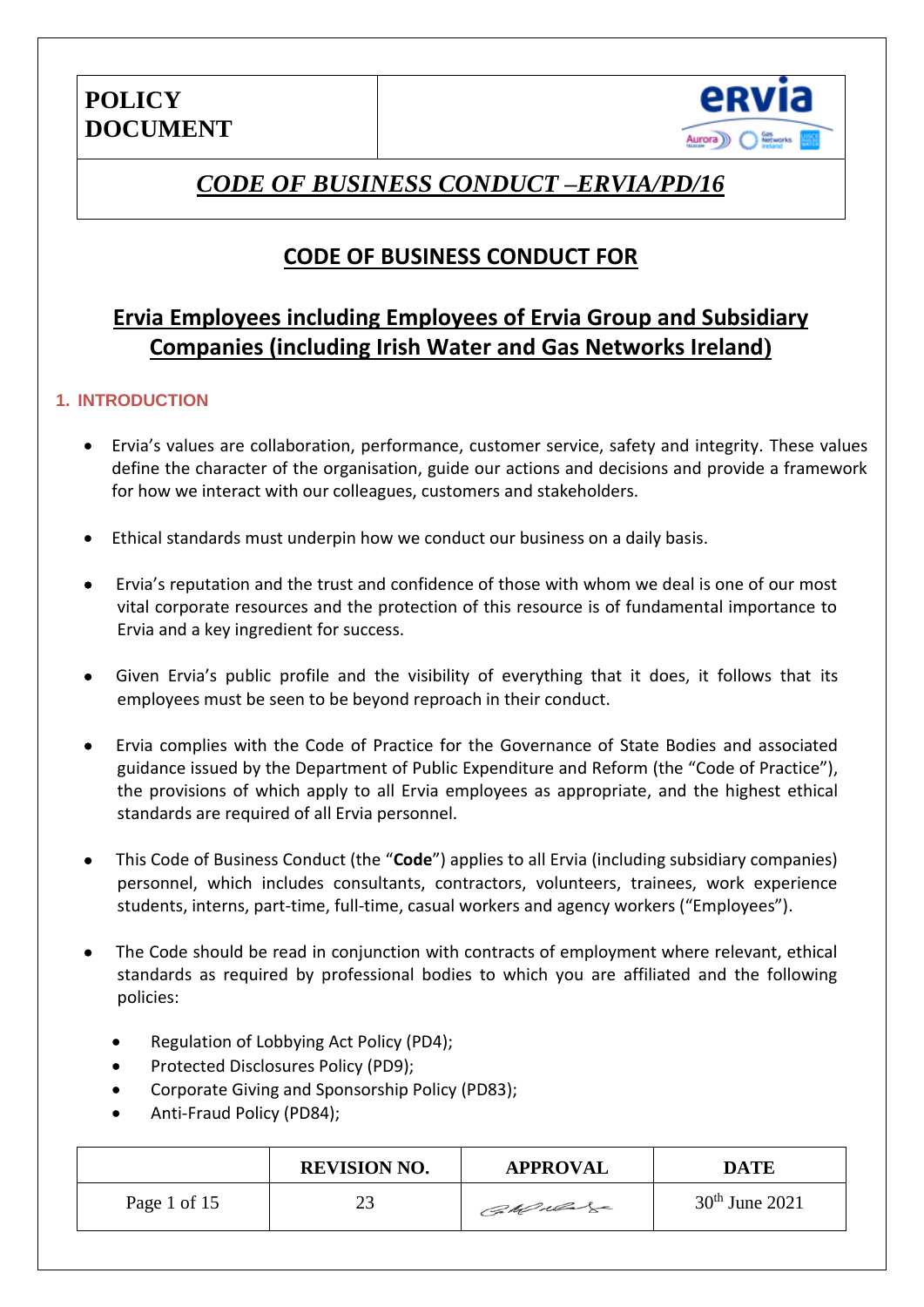

# *CODE OF BUSINESS CONDUCT –ERVIA/PD/16*

- Anti-Bribery and Anti-Corruption Policy (PD100); and
- Human Resources policies.

#### **2. PURPOSE**

- The purpose of this Code is to:
	- establish an agreed set of ethical principles;
	- offer guidance on what actions are acceptable/unacceptable and on expected behaviours;
	- promote and maintain confidence and trust in Ervia and its subsidiary companies including the protection of Ervia's good name; and
	- prevent the development or acceptance of unethical practices.

#### **3. SCOPE**

- For the purposes of this Code the term "Ervia" should be construed as including Ervia and its subsidiary companies in any geographic region (e.g. Gas Networks Ireland and Irish Water). Ervia may incorporate further subsidiaries from time to time and this Code shall apply to all subsidiaries notwithstanding that they may not be in existence at the time this Code was put in place.
- It is impractical to legislate in sufficient detail to cover every eventuality that could arise that would present Employees with a conflict of interest or other ethical issue. Accordingly, Employees should be aware that the spirit as well as the precise wording of the Code should be observed at all times.
- Violation of the Code may result in disciplinary action, up to and including termination of employment for Ervia staff, and in the case of third parties engaged by Ervia may result in legal redress.

#### **4. CONFLICTS OF INTERESTS**

- All Employees have a primary duty to be loyal to Ervia as their employer. Ervia requires all Employees to conform to the highest standards of personal and business ethics in all of their dealings which may impact on the business activities of Ervia.
- All Employees are required to disclose in writing to their line manager details of any conflict of interest which might affect their impartiality in carrying out their duties as soon as they become apparent, including:

|              | <b>REVISION NO.</b> | <b>APPROVAL</b> | <b>DATE</b>      |
|--------------|---------------------|-----------------|------------------|
| Page 2 of 15 | 23                  | Callada         | $30th$ June 2021 |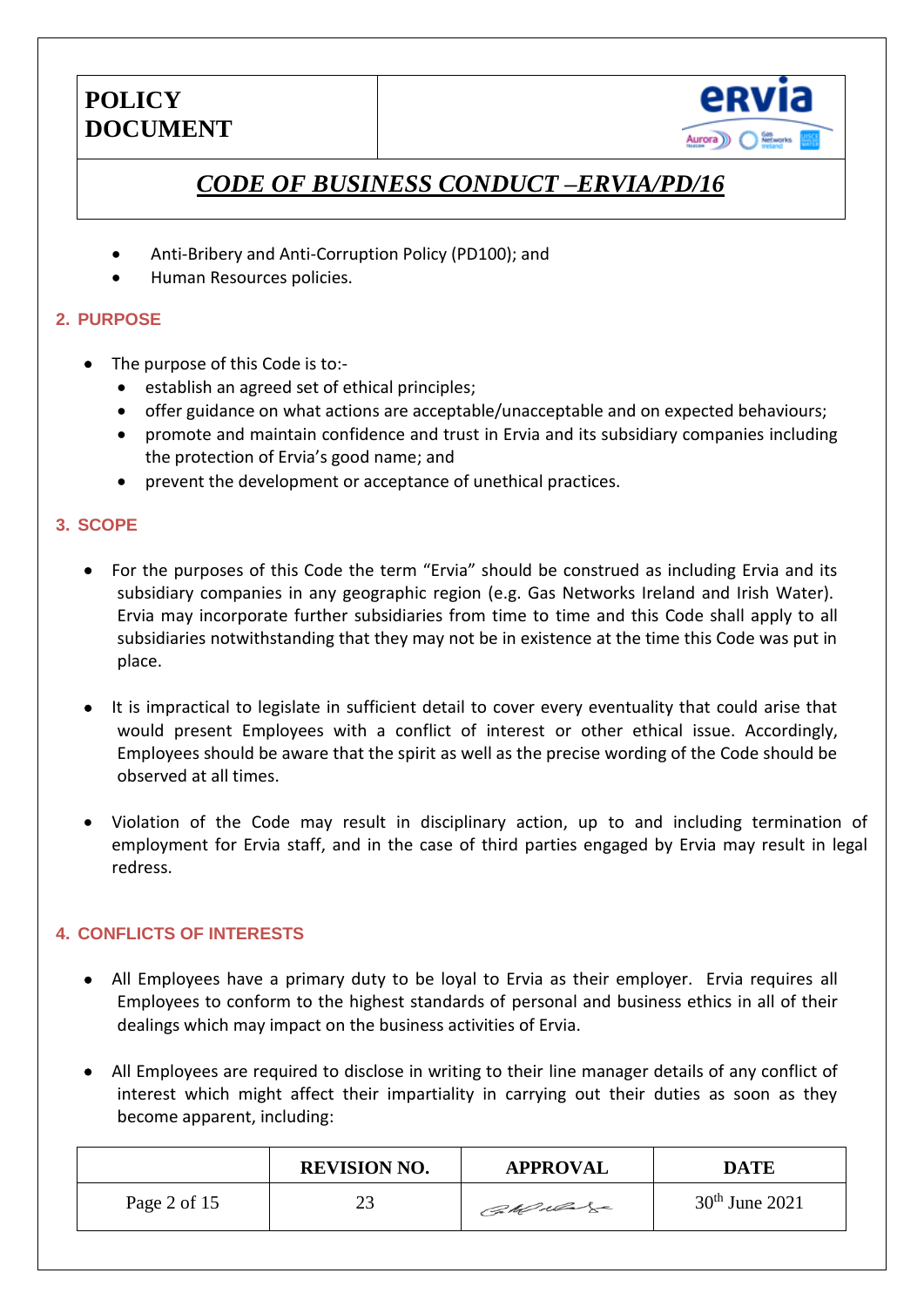

## *CODE OF BUSINESS CONDUCT –ERVIA/PD/16*

- any interest, shareholding or possible conflict of interest an employee has with any firm or organisation from which Ervia purchases supplies, works or services, or to whom Ervia proposes to sell property or services;
- any interest of an employee's immediate family (spouse, children, parents, brothers and sisters) that could involve such a conflict of interest.
- Where a conflict of interest situation could arise for an Employee, he/she must desist from dealing with the matter giving rise to that situation and may not attempt in any way to influence Ervia's decision on the matter. An Employee who has a concern or query into his or her particular circumstances which may give rise to a situation where there is an actual or potential conflict of interest or other ethical issue should consult with the Group Chief Legal Officer.
- Involvement by an Employee in outside employment/business interests in conflict or potential conflict with the business of Ervia is prohibited.
- An Employee who is at any time involved in any gainful employment and/or the running of any business or company outside Ervia must inform his or her line manager in writing at the earliest possible opportunity. This applies likewise to consultancy and contract work undertaken by an Employee outside his or her employment. Any activity which has the potential to impair an Employee's ability to execute his or her duties or to fulfil his or her primary role in Ervia, is prohibited.
- It is recommended that the acceptance by an Employee of an engagement and/or employment where the potential for conflict of interest arises should be avoided during a reasonable period of time after the exercise of a function in Ervia has ceased. In good time before taking up an engagement and/or employment which will or might involve a conflict of interest, a former employee should consult with the Group Chief Legal Officer.<sup>1</sup>

#### **5. INTEGRITY AND BUSINESS ETHICS**

<u>.</u>

 It is Ervia's policy to conduct all of its business in an honest and ethical manner. All Employees should conform and be seen to conform to the highest ethical standards and should be open, truthful and honest in all their dealings, both internally and external to Ervia.

<sup>&</sup>lt;sup>1</sup> These provisions are in addition and without prejudice to any relevant terms of a contract between the employee and Ervia.

|              | <b>REVISION NO.</b> | <b>APPROVAL</b> | <b>DATE</b>      |
|--------------|---------------------|-----------------|------------------|
| Page 3 of 15 | າາ<br>ل ک           | Callado         | $30th$ June 2021 |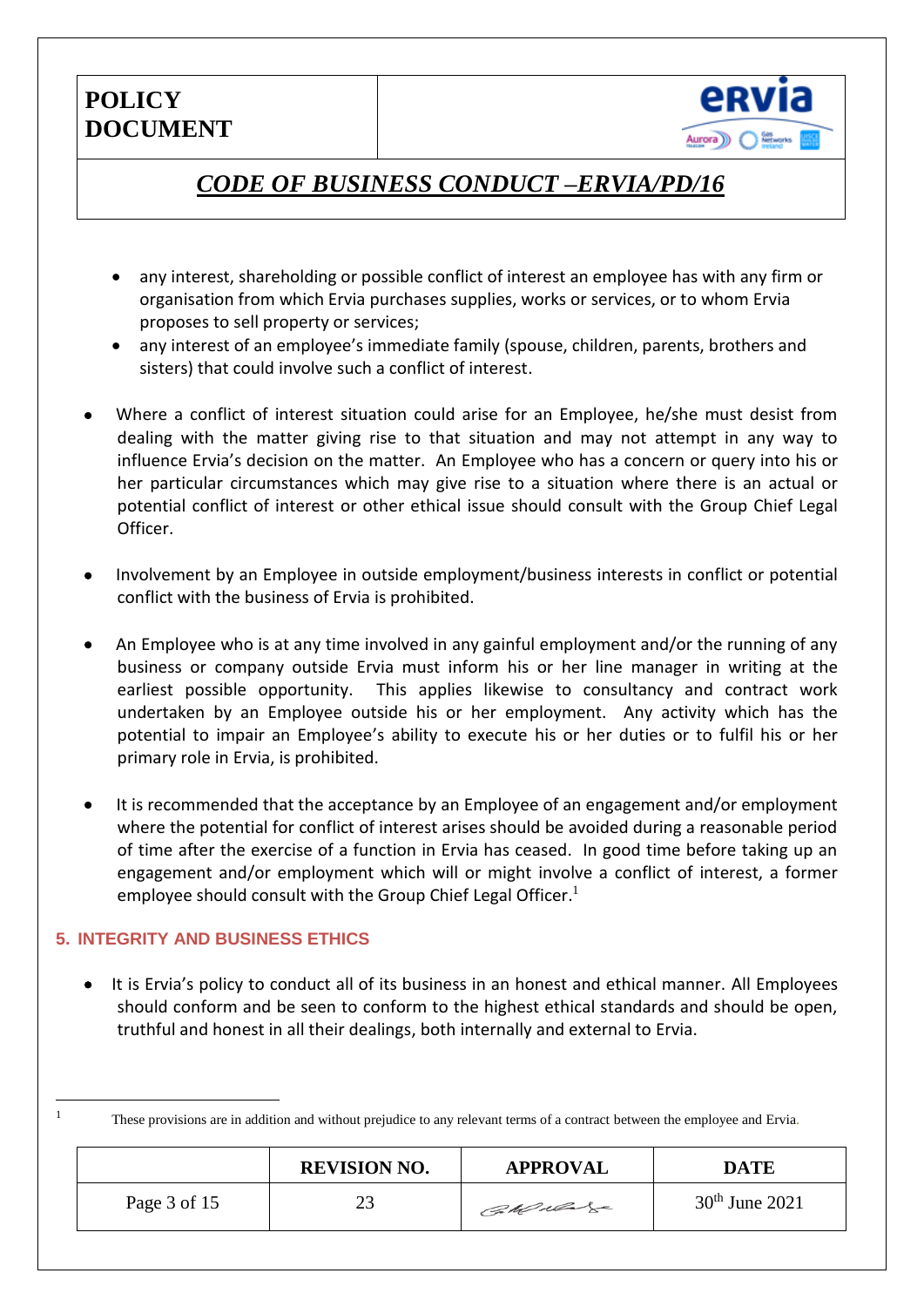

# *CODE OF BUSINESS CONDUCT –ERVIA/PD/16*

- Those ethical standards should be adhered to when conducting the business activities of Ervia with its customers, suppliers, contractors and third parties. Employees should compete vigorously and energetically but also ethically, honestly and lawfully in Ireland and in overseas markets. Established procedures, regulations and authority levels already govern the conduct of much of Ervia's business and this Code is intended to be complementary to them.
- Employees and/or their families should not participate in promotional offers, campaigns or competitions where the benefits of these are not available to Ervia staff in general or to the general public.
- Employees must not use the resources or time of Ervia for personal gain, for the benefit of persons/organisations unconnected with Ervia or for the benefit of its competitors. Employees, at any grade, must not use their position within the organisation to gain personal advantages e.g. discounted personal services from an Ervia supplier.
- Employees must ensure that Ervia promotes a culture of claiming vouched expenses only as appropriate to business needs and in accordance with good practice in the public sector generally and the Ervia Expenses Policy.
- Employees must ensure that Ervia's accounts/reports are accurate and not misleading.
- Employees must not acquire information or business secrets by improper means.
- Equal care should be taken in dealings with public officials abroad and in Ireland to ensure that every interaction, at every level of Ervia (and within its subsidiaries), is ethical, honest and lawful. Employees should be familiar with the policies and procedures Ervia has in place to prevent bribery and corruption. As an employee of Ervia you must never offer or accept a bribe and must not participate or facilitate corrupt or illegal activities. Refer to PD100 Anti- Bribery and Anti-Corruption Policy for further guidance.

#### **6. INFORMATION SHARING, RETENTION AND CONFIDENTIALITY**

 Employees are required to comply with the Ervia's "Acceptable Usage Policy" (PD82) when accessing Ervia's information assets, hardware devices, computer networks, systems and facilities. Ultimately, all Ervia Data (as defined in PD82) belongs to or is the responsibility of Ervia. Access to this data is to be granted on a need-to-know basis. Any document, message or correspondence that is created using Ervia's resources, whether electronic or paper-based, personal or business-related belongs to Ervia. All end-user devices, including but not limited to laptops, desktops, tablets, smart phones, etc. issued by Ervia ("Ervia Equipment"), and all information stored on Ervia Equipment is

|              | <b>REVISION NO.</b> | <b>APPROVAL</b> | DATE             |
|--------------|---------------------|-----------------|------------------|
| Page 4 of 15 | 23                  | CaMulas         | $30th$ June 2021 |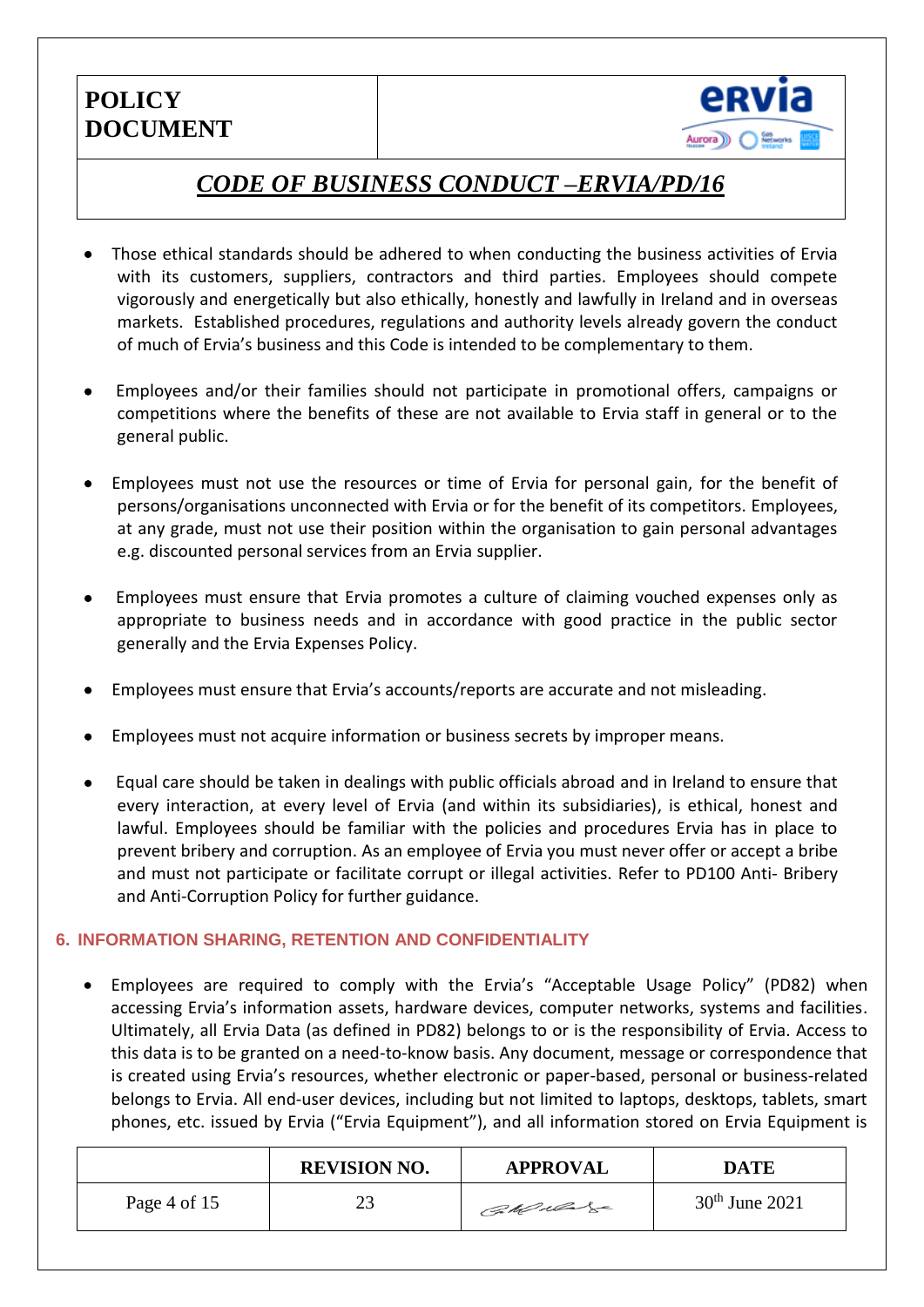

# *CODE OF BUSINESS CONDUCT –ERVIA/PD/16*

the property of Ervia. All usage of Ervia Data or Ervia Equipment can and will be monitored for compliance with the Acceptable Usage Policy and for other legitimate business purposes.

 The need for observing confidentiality with regard to Ervia company affairs is paramount. The unauthorised release of confidential or strictly confidential information directly or indirectly to third parties, including the media, represents a gross breach of trust which can be highly damaging to Ervia and is strictly prohibited. This also includes the loss, misuse or disclosure directly or indirectly of confidential or strictly confidential information or the disclosure of proprietary information, for example in relation to competitive matters, the introduction of new services, contracts or property transactions, information not in the public domain, personal data or information received in confidence.

Particular attention is drawn to **Section 20 of the Gas Act 1976 (as amended)** which provides that a person shall not, without the consent of the Board, disclose any information obtained by him while performing duties as a member, officer or servant of the Board. A breach of this duty is an offence liable on summary conviction to a fine. Attention is also drawn to **Section 11 of the Water Services Act 2013** which provides that a person shall not disclose confidential information obtained by him while performing functions as a director or a member of the staff of Irish Water unless he is duly authorised by Irish Water to so do**.** In relation to the disclosure of information, the Chief Executive Officer or his nominee is authorised to:

- o discuss, explain and comment on operational and day to day matters relating to the operation of Ervia;
- o respond to queries for clarification of Ervia policy; and
- o respond to queries at legal proceedings, Public Enquiries and Oireachtas Committees at which Ervia may be in attendance for the purpose of disclosure of information.
- Employees must ensure that all supplier and tender information relating to tender processes in which Ervia is involved is treated in the strictest confidence and disclosure of such information, in particular to another interested party, is strictly prohibited.
- Employees shall observe appropriate prior consultation procedures with third parties where, exceptionally, it is proposed to release sensitive information in the public interest and in particular will ensure compliance by Ervia with all relevant statutory provisions, including the provisions of Data Protection Law (meaning the General Data Protection Regulation (EU 2016/679 the Data Protection Acts 1988-2018, the European Communities (Electronic Communications Networks & Services) (Privacy & Electronic Communications) Regulations 2011, the EU ePrivacy Directive 2002/58/EC (as amended)) and any applicable national implementing or supplemental legislation, along with guidance published by competent regulatory authorities).

|              | <b>REVISION NO.</b> | <b>APPROVAL</b> | <b>DATE</b>      |
|--------------|---------------------|-----------------|------------------|
| Page 5 of 15 | 23                  | CaMulage        | $30th$ June 2021 |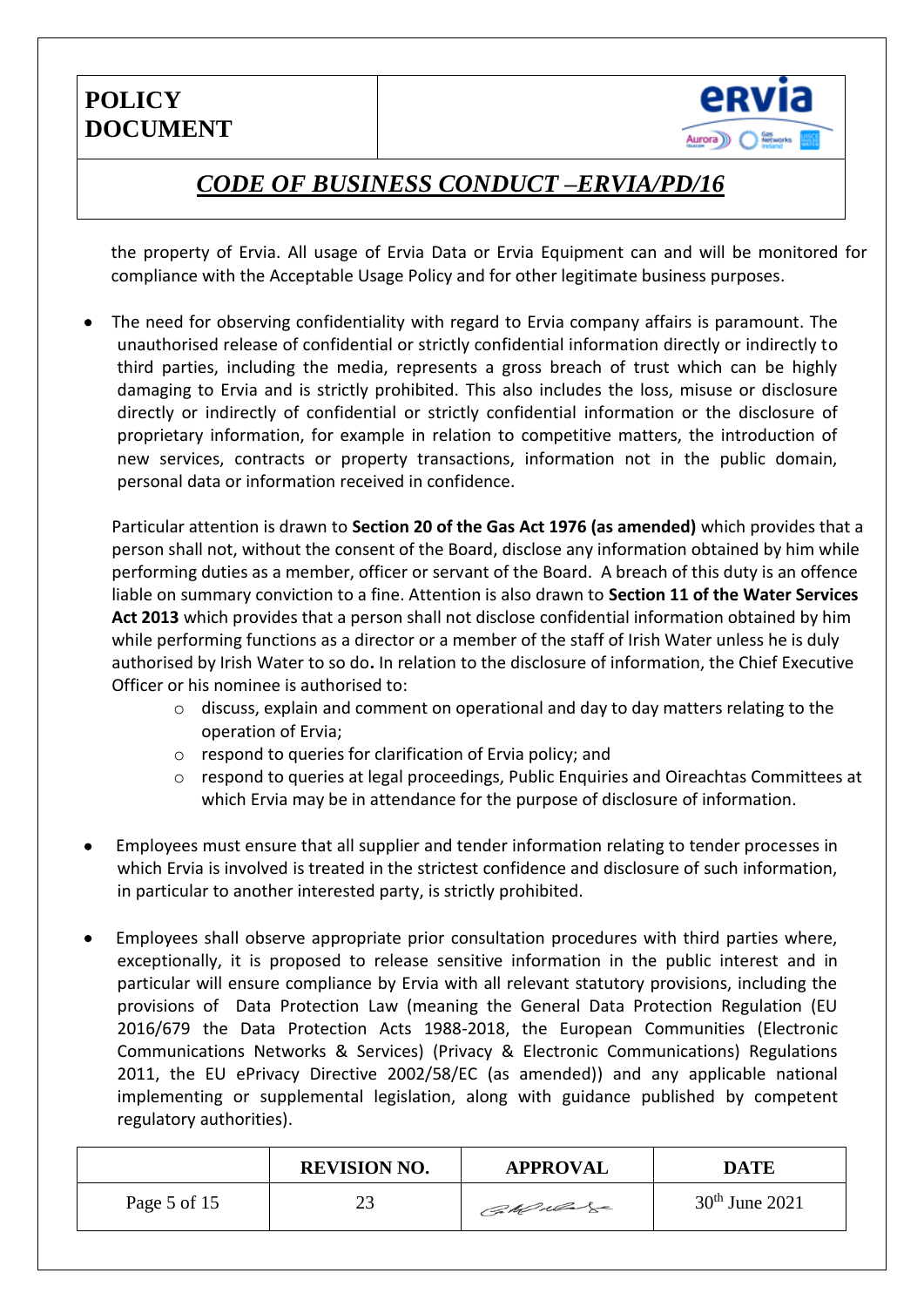

# *CODE OF BUSINESS CONDUCT –ERVIA/PD/16*

- In certain circumstances, Ervia and/or its subsidiaries may hold information to which it is appropriate to restrict access from other parts of the business, in particular commercially sensitive information regarding customer, financial or regulatory information. In order to ensure that information is not released or used inappropriately:
	- Employees should release commercially sensitive information only to authorised persons within the business;
	- If Employees are unsure whether information is commercially sensitive, or whether the requester is authorised, Employees should consult with their line manager.

Employees are obliged to comply with Ervia's Data Protection Policy (PD64) when sharing information both within the business and externally.

- The terms of engagement of consultants employed by Ervia should be reviewed to ensure that they are subject to appropriate confidentiality obligations in carrying out their services.
- Employees should recognise that their behaviour can impact Ervia's reputation, especially where they are identified as representing the organisation, and must ensure that they never bring Ervia and its subsidiaries into disrepute through their personal or professional actions.
	- The reputation of Ervia and its subsidiary companies should never be compromised in any way through inappropriate online interactions, in particular through the usage of social media channels. In this regard, Employees should not do anything to prejudice the reputation of Ervia or its subsidiaries when engaging in online activity. Furthermore they should never discuss or disclose confidential or non- public information relating to the organisation either on public media or any online media channels. Employees should familiarise themselves with the Social Media Advocacy Guidelines available on the Zone.
	- Employees should not comment or provide feedback on media related queries and should, where possible, direct such queries to the Chief Communications and Marketing Officer.
- Employees are required to comply with Ervia's Regulation of Lobbying Policy (PD4) which aims to give effect to the obligations and provisions of the Regulation of Lobbying Act 2015 with a view to increasing openness and transparency in respect of any lobbying activities in which Ervia engages. Employees should have regard to the principles of the Code of Conduct for Persons carrying on Lobbying Activities as published by the Standards in Public Office Commission in 2018 to ensure that their lobbying activities are carried out ethically and transparently.

|              | <b>REVISION NO.</b> | <b>APPROVAL</b> | <b>DATE</b>      |
|--------------|---------------------|-----------------|------------------|
| Page 6 of 15 | 23                  | CaMulage        | $30th$ June 2021 |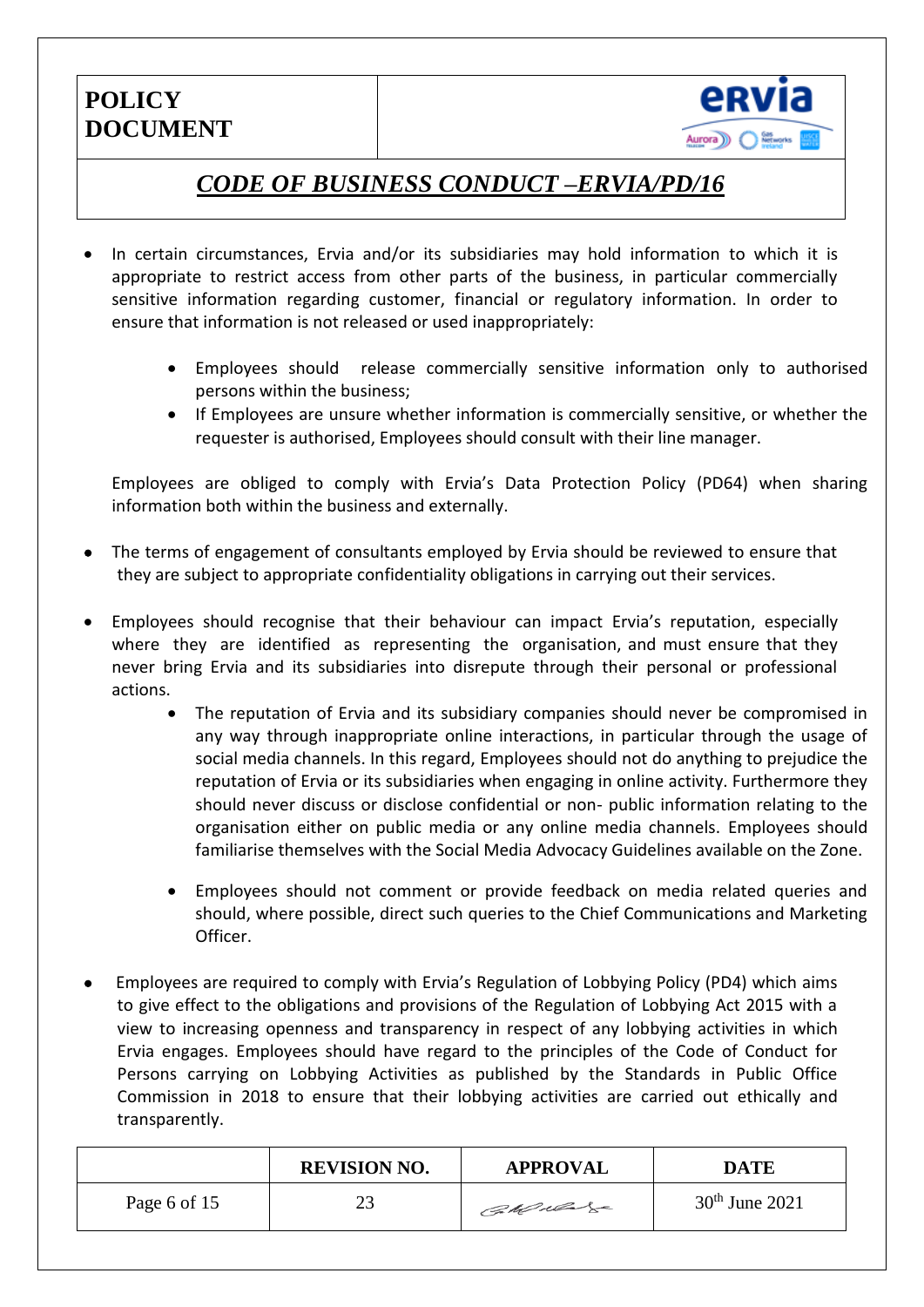

### *CODE OF BUSINESS CONDUCT –ERVIA/PD/16*

- Ervia has adopted measures to ensure it is transparent in its operations and accountable for the responsibilities it manages. The Freedom of Information Act 2014 (the "FOI Act") is in place to enable members of the public to obtain access, to the greatest extent possible consistent with the public interest and the right to privacy, to information in the possession of public bodies. Ervia is not subject to the FOI Act. However, Irish Water and Gas Networks Ireland are subject to the terms of the Act. Both Irish Water and Gas Networks Ireland have prepared and published Publication Schemes on their websites in accordance with the requirements of Section 8 of the FOI Act. In addition, under the FOI Act, information provided by Ervia to public bodies subject to the FOI Act may become the subject of a freedom of information request. All Employees should be mindful of FOI publication obligations when entering into commercial agreements.
- Employees must take all steps to ensure compliance by Ervia with the provisions of the FOI Act. In order to assist in maintaining the confidentiality of Ervia and its subsidiaries' information, Employees should ensure that when any commercially sensitive information is submitted to Government Departments or other public bodies, appropriate wording is inserted to protect the documentation under the provisions of the FOI Act. In addition, it is important to ensure that appropriate confidentiality agreements are in place to ensure the confidentiality of any information released to consultants/ advisers appointed to assist Government Departments in relation to any dealings with Ervia and its subsidiaries. Queries and concerns in relation to freedom of information can be directed to Ervia's Freedom of Information Officer by email to [foi@water.ie.](mailto:foi@water.ie)
- Employees should be aware that bonds issued by Gas Networks Ireland are listed on the Irish Stock Exchange. This requires Gas Networks Ireland (as issuer) to comply with provisions of the European Union (Market Abuse) Regulations 2016, (the 2016 Regulations), as applied by section 1366 of the Companies Act 2014, as amended, dealing with insider dealing, market manipulation and disclosures to the market in a controlled and timely manner of information which, when made public, may have a significant effect on the price of such bonds. Any such information should, therefore, be treated in the strictest confidence until released to the market in the required manner. Group Treasury or the Treasury function supporting Gas Networks Ireland as the case may be, maintains a detailed procedures manual outlining the systems and controls for compliance with Gas Networks Ireland's disclosures obligations under the Irish Listing Rules and the 2016 Regulations.
- Employees should be aware that any attempt to engage in insider dealing (use of confidential information about a company/business gained through employment in that company/business or a stock brokerage, to buy and/or sell stocks and bonds based on the private knowledge that the value will go up or down) or market manipulation (deliberate attempt to interfere with the

|              | <b>REVISION NO.</b> | <b>APPROVAL</b> | <b>DATE</b>      |
|--------------|---------------------|-----------------|------------------|
| Page 7 of 15 | 23                  | CaMular         | $30th$ June 2021 |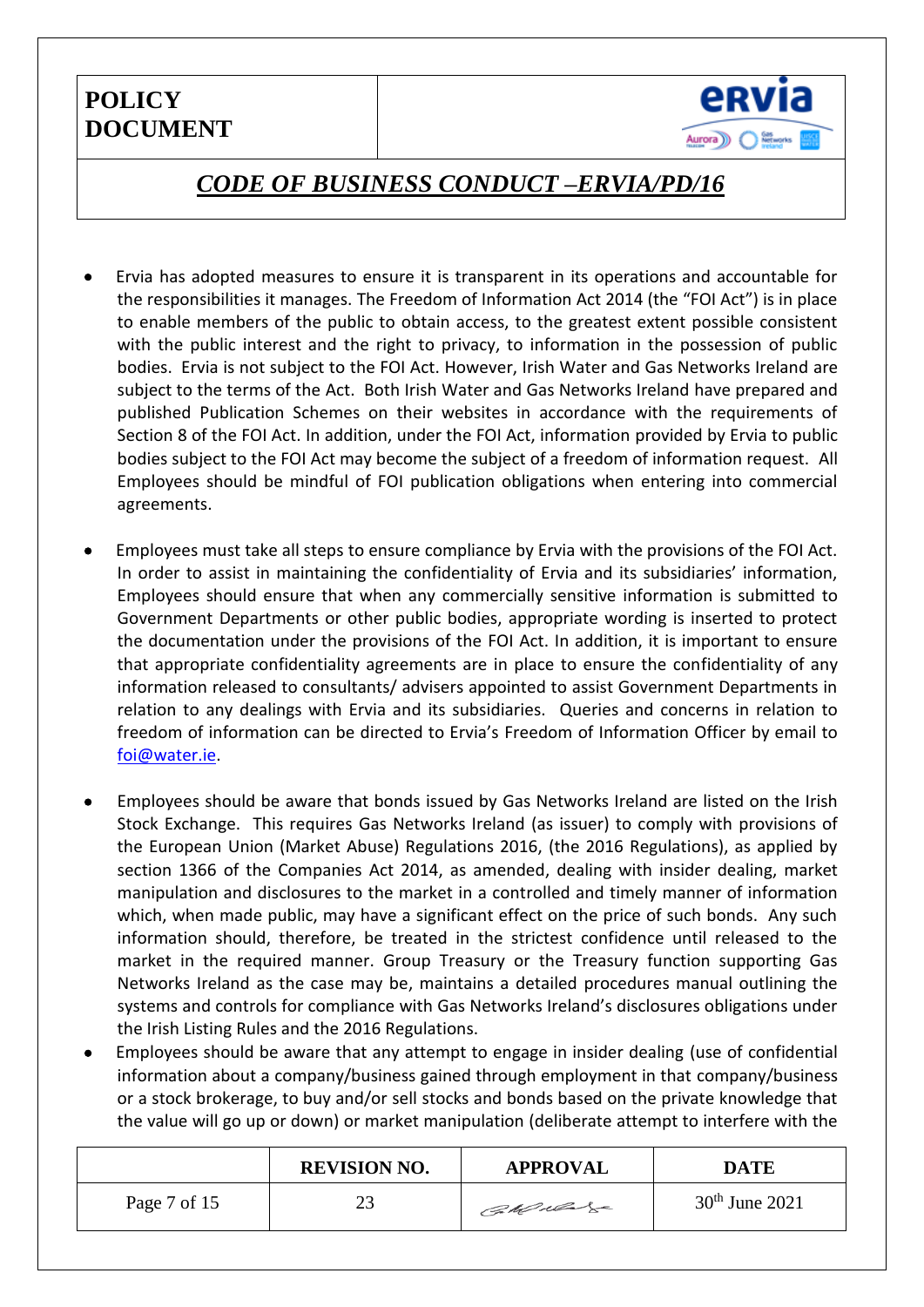

## *CODE OF BUSINESS CONDUCT –ERVIA/PD/16*

free and fair operation of the market and create artificial, false or misleading appearances with respect to the price of, or market for, a product, security, commodity or currency) with respect to bonds issued by Gas Networks Ireland and listed on the Irish Stock Exchange is strictly prohibited and may constitute a criminal offence. The Company Secretary will maintain a list of all persons within Ervia who have, from time to time, possession of information that may be regarded as inside information (together with a register of Persons Discharging Managerial Responsibilities (PDMR's) and Persons Closely Associated (PCA's) with any PDMR as required under the 2016 Regulations). The Company Secretary will notify these persons of their obligations in respect of transactions in Company Securities.

 In order to ensure compliance with the 2016 Regulations, employees must seek the permission of the Chief Legal Officer and the Chief Financial Officer before trading in the debt instruments and derivatives or other financial instruments linked to the debt instruments of Gas Networks Ireland. Further details are available in the Market Abuse Procedures, System and Controls manual available from Group Treasury, or the Treasury function supporting GNI as the case may be.

#### **7. WORK/ EXTERNAL ENVIRONMENT**

- Employees should endeavour to minimise any detrimental impact of operations on the environment.
- Employees should ensure that community concerns are fully considered.
- Employees should be committed to placing the highest priority on preserving the health and safety of their fellow Employees.
- Employees shall comply with all resolutions, regulations and directions from time to time laid down by Ervia and any Government Department including but not limited to compliance with the Code of Practice and the Ethics in Public Office Acts 1995 and 2001.

#### **8. RESPECT FOR HUMAN RIGHTS**

 Ervia values the diversity of the people with whom we work and the contributions they make. Ervia has a long-standing commitment to equal opportunity and intolerance of discrimination and harassment. Ervia is dedicated to maintaining a workplace that is free from discrimination or harassment on the basis of race, gender, colour, nationality, ethnic or social origin, creed, age,

|              | <b>REVISION NO.</b> | <b>APPROVAL</b> | <b>DATE</b>      |
|--------------|---------------------|-----------------|------------------|
| Page 8 of 15 | 23                  | CaMular         | $30th$ June 2021 |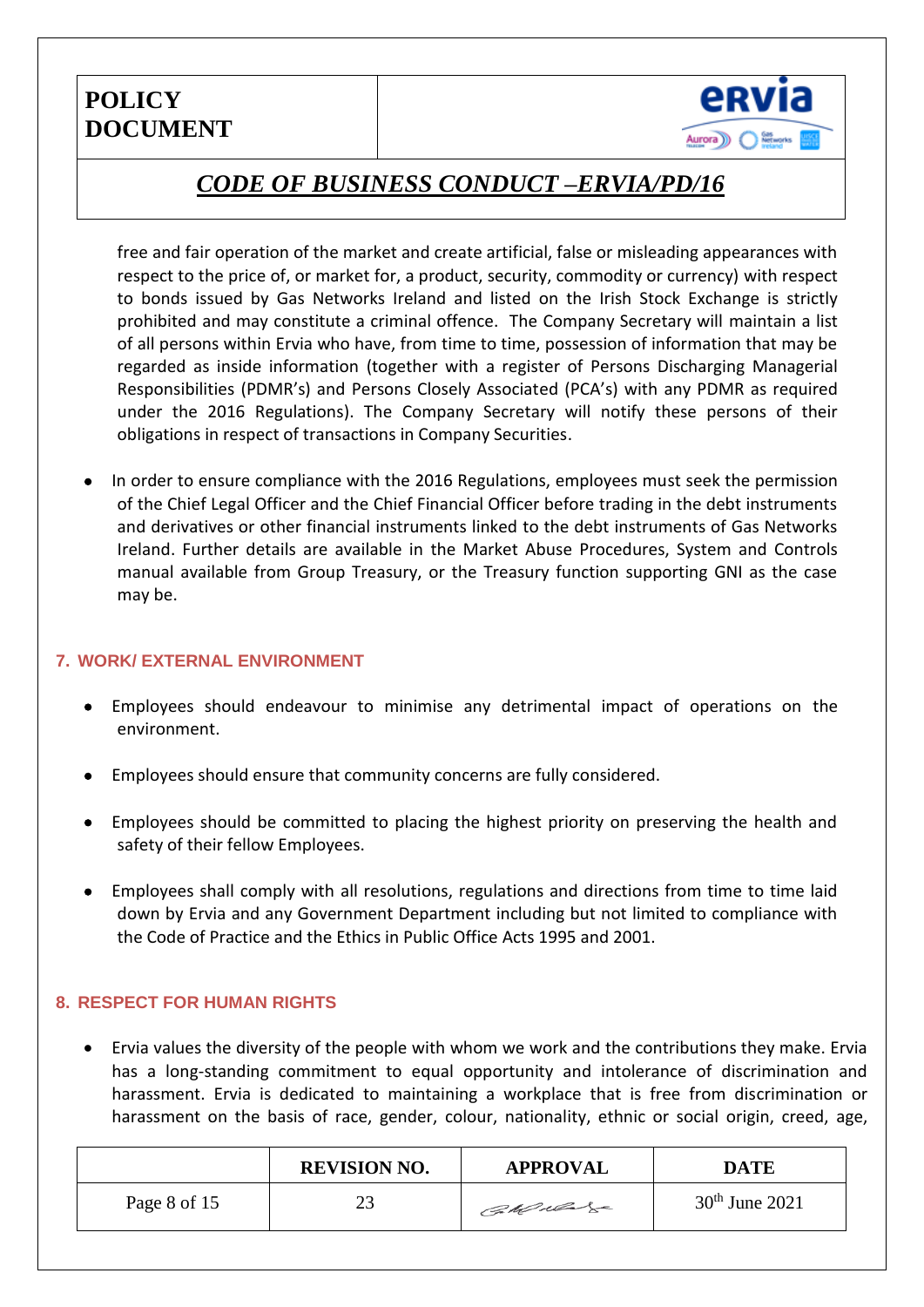

## *CODE OF BUSINESS CONDUCT –ERVIA/PD/16*

disability, sexual orientation, political opinion or any other status protected by applicable law. The basis for recruitment, hiring, placement, training, compensation and advancement in Ervia is qualifications, performance, skills and experience. Regardless of personal characteristics or status, Ervia does not tolerate disrespectful or inappropriate behaviour, unfair treatment or retaliation of any kind. Harassment is unacceptable in the workplace and in any work-related circumstance outside the workplace. These principles apply not only to Employees but also to the business partners with whom we work.

- Ervia conducts its business in a manner that respects the human rights and dignity of all people, endeavouring to comply with all applicable laws and regulations.
- Employees of Ervia are expected to value their fellow employees and to treat others with fairness, equality, dignity and respect.
- Employees are expected never to infringe on human rights.
- Employees are expected to be alert to any evidence of human rights infringements in our direct operations or in the operations of our business partners and to report any situation in which a human rights infringement is suspected to your line manager.
- Ervia has a zero-tolerance approach to modern slavery (as defined in the UK Modern Slavery Act 2015). We are committed to acting ethically and with integrity in all our business dealings and relationships and to implementing and enforcing effective systems and controls to ensure modern slavery is not taking place anywhere in our own business or our supply chains. We are committed to ensuring that there is transparency in our own business and in our approach to tackling modern slavery throughout our supply chains and we expect the same high standards from our contractors, suppliers and other business partners.

#### **9. FAIRNESS**

- Employees should value customers and treat all categories of customers equally.
- Employees should ensure that their work is guided by Ervia's commitment to fairness in all its business dealings.
- Employees must comply with employment equality and equal status legislation.

|              | <b>REVISION NO.</b> | <b>APPROVAL</b> | <b>DATE</b>      |
|--------------|---------------------|-----------------|------------------|
| Page 9 of 15 | 23                  | CaMulage        | $30th$ June 2021 |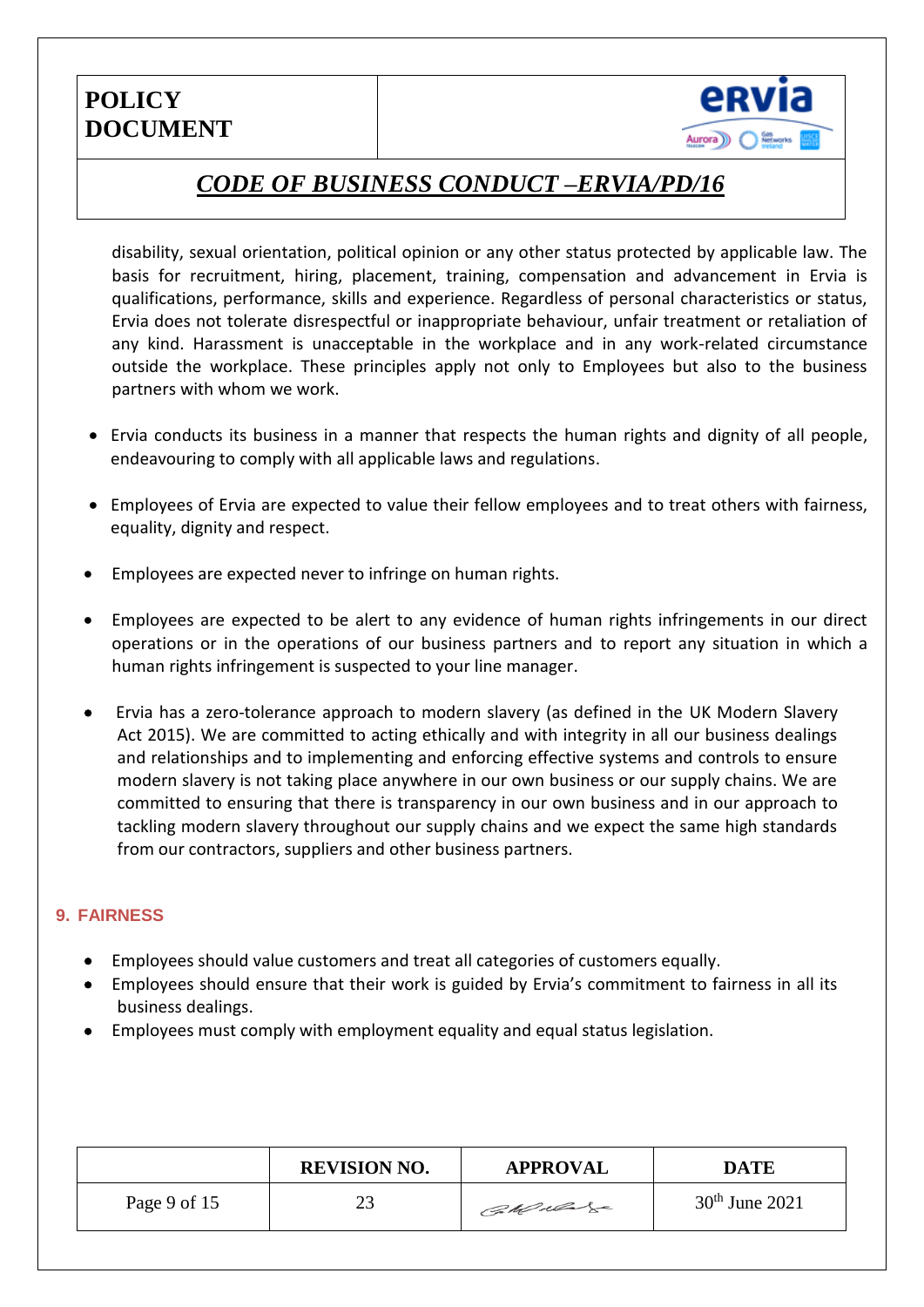

# *CODE OF BUSINESS CONDUCT –ERVIA/PD/16*

#### **10. OBLIGATIONS**

- Employees are required to conduct themselves in a professional and courteous manner in all of their dealings which may impact on the business activities of Ervia.
- Employees should not either during or after their engagement by Ervia:
	- o disclose any privileged or confidential information, or business or trade secrets of Ervia; or accept positions of employment and/or engagement that could give rise to a potential conflict of interest.
- Employees must ensure that Ervia's purchasing activities of goods/services are carried out in accordance with best business practice.
- Employees must comply with applicable tendering and purchasing procedures as well as complying with prescribed levels of authority for sanctioning any relevant expenditure.
- Employees must comply with controls introduced to prevent fraud, including adequate controls to ensure compliance with prescribed procedures in relation to the claiming of expenses for business travel and subsistence.
- Employees are reminded of their responsibilities under Ervia's Anti-Fraud Policy (PD84).
- Employees must co-operate fully with Internal Audit in the internal audit process.
- Employees must fulfil all regulatory and statutory obligations imposed on Ervia.
- In order to ensure compliance with the European Union (Market Abuse) Regulations 2016 as referred to in Section 6 above, employees must seek the permission of the Chief Legal Officer and the Chief Financial Officer before trading in debt instruments and derivatives or other financial instruments linked to the debt instruments of Gas Networks Ireland. Further details are available in the Market Abuse Procedures, Systems and Controls Manual available from Group Treasury, or the Treasury function supporting Gas Networks Ireland as the case may be.

|               | <b>REVISION NO.</b> | <b>APPROVAL</b> | <b>DATE</b>      |
|---------------|---------------------|-----------------|------------------|
| Page 10 of 15 | 23                  | Callado         | $30th$ June 2021 |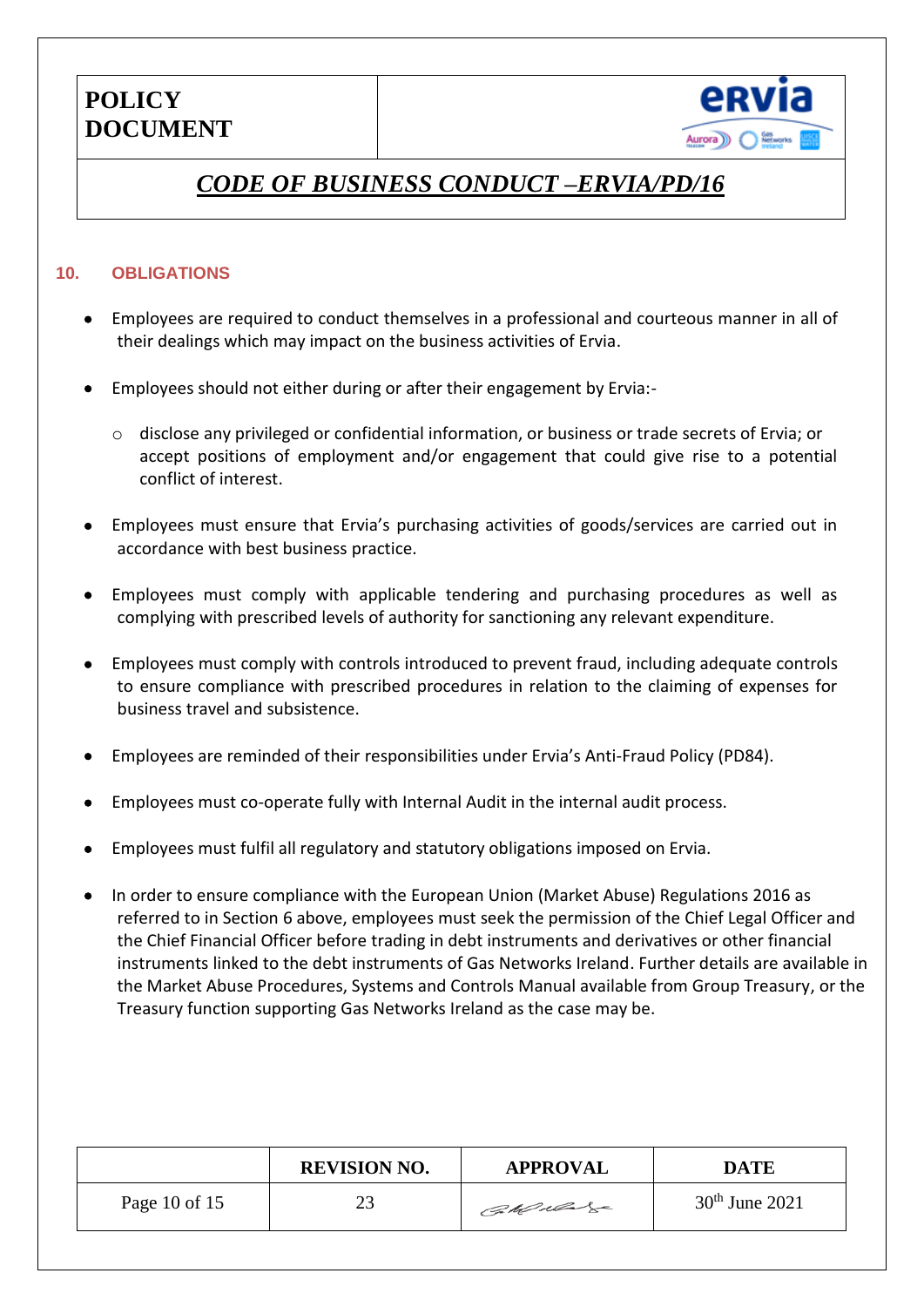

# *CODE OF BUSINESS CONDUCT –ERVIA/PD/16*

#### **11. GIFTS AND HOSPITALITY & SPONSORSHIP**

#### *11.1 Gifts and Hospitality*

- As a general principle, subject to the exceptions set out below, Employees should avoid the giving or receiving of corporate gifts, hospitality, preferential treatment or benefits which might affect, or might be perceived to affect, the ability of the donor or the recipient to act objectively when making business decisions.
- If gifts, hospitality, or preferential treatment or benefits, are offered or received in accordance with this Code, Employees should bear in mind the fundamental principle of integrity in accepting such gifts and hospitality, from parties with which Ervia does business, or from parties seeking or likely to seek business from Ervia, particular care should be taken not to compromise the high standards expected by Ervia in such matters or to give rise to an actual or perceived conflict of interest.
- Particular attention is drawn to persons who occupy designated positions of employment in Ervia (as defined under the Ethics in Public Office Acts 1995 and 2001) to the requirements regarding the disclosure of gifts and hospitality under the Ethics in Public Office Acts.
- Employees must not use their connections within Ervia for personal advantage. In particular, they must not request or receive personal services from a supplier or contractor where that might be perceived as compromising the exercise of objective judgement in Ervia's selection of suppliers or contractors. Similarly, Employees must not request discounts from suppliers or contractors for personal services.
- Employees should be aware that by virtue of the Criminal Justice (Corruption Offences) Act 2018, it is an offence for any Employee to solicit or accept a gift, consideration or "advantage" from any person for himself, herself or another person, as an inducement or reward, in return for any Employee doing, or omitting to do, any act in relation to his or her position or Ervia's business.
- With respect to Ervia's operations or dealings in the UK, it is an offence under the UK Bribery Act 2010 to either entice or reward a person with a financial or other "advantage" to improperly perform his or her duties or to accept financial or other "advantage" in return for the improper performance of a duty. Similar laws apply in many other countries (such as the US).

|               | <b>REVISION NO.</b> | <b>APPROVAL</b> | <b>DATE</b>      |
|---------------|---------------------|-----------------|------------------|
| Page 11 of 15 | 23                  | CaMulage        | $30th$ June 2021 |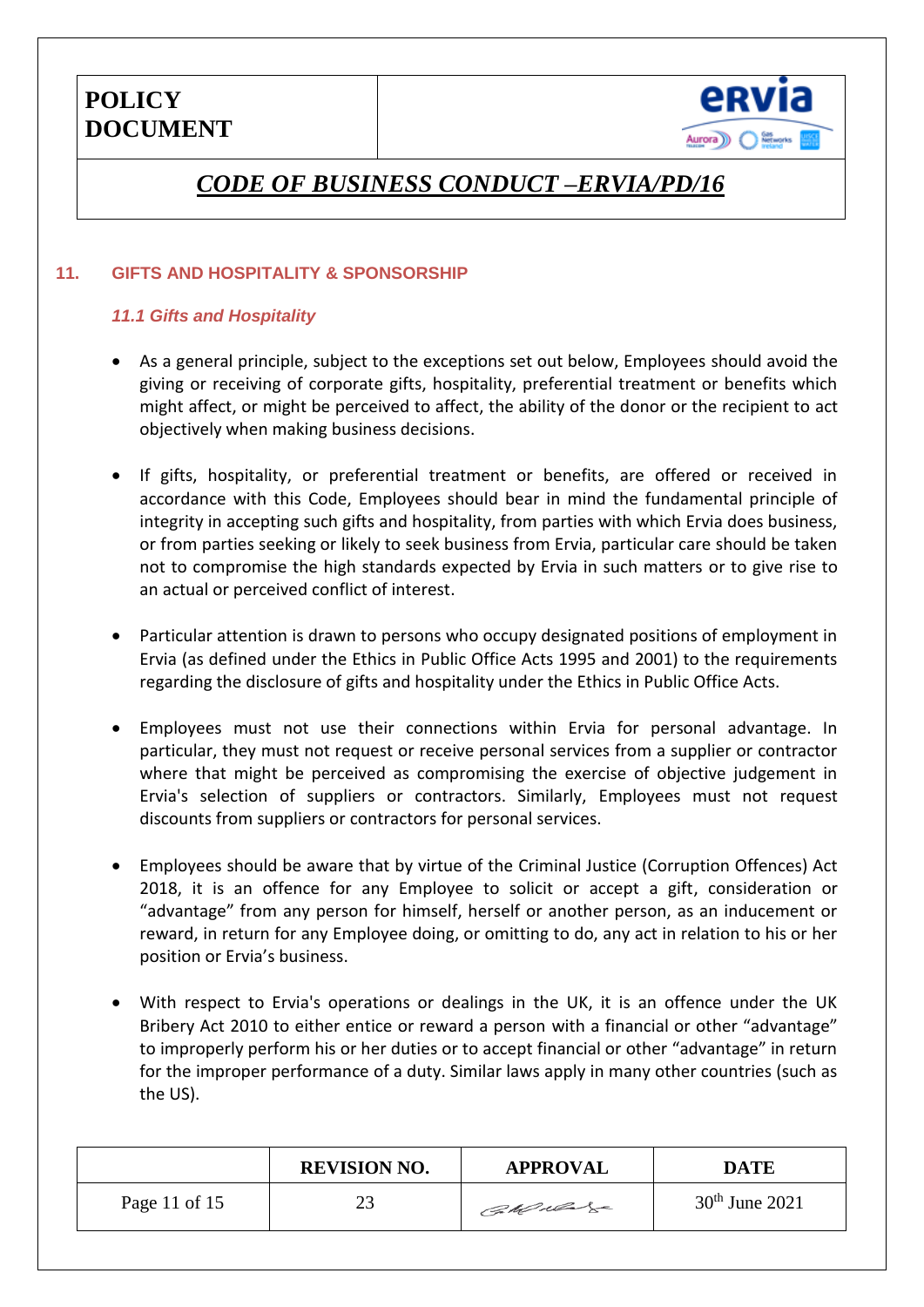

# *CODE OF BUSINESS CONDUCT –ERVIA/PD/16*

- This does not mean that receiving gifts or accepting modest hospitality is inappropriate in all circumstances. Reasonable, small, appropriate and bona fide gifts, modest hospitality or entertainment extended or received from third parties is generally acceptable under the following circumstances:
	- acceptance of the gift/hospitality has been approved in writing by your manager;
	- $\cdot$  the gift/hospitality is unsolicited;
	- the gift/hospitality is appropriate in the circumstances, taking account of the reason for the gift, its timing and value i.e it is customary for small gifts to be given at Christmas;
	- the gift/hospitality is given openly, not secretly;
	- the gift/hospitality is not given or could not be perceived to be given, with the intention of unethically influencing decision making. Extreme care must be taken where the gift/hospitality is being extended by a party who is seeking or is likely to seek to do business with Ervia;
	- it does not include cash or a cash equivalents (i.e. gift vouchers, gift tokens);
	- the frequency and scale of the hospitality is not more than Ervia might be expected to give in return;
	- the number of employees availing of the hospitality is kept to a minimum;
	- it does not include the provision of travel or overnight accommodation;
	- accepting the gift or availing of the hospitality does not identify Ervia in a public way with any particular supplier or contractor; and
	- details of the gift/hospitality are disclosed as part of the gifts and hospitality notification process, outlined below at 11.2.
- The test to be applied is whether in all the circumstances the gift or hospitality is reasonable and justifiable. The intention behind the gift/hospitality should always be considered. Particular care should be exercised when tender processes are being conducted.
- In all other cases, gifts, etc. should be returned to the sender, with a note advising that acceptance would be contrary to Ervia policy. In no circumstances may cash or cash vouchers be accepted.
- In circumstances where Employees are unsure as to whether or not it is appropriate to accept a gift or benefit, even after consulting this Code, they should discuss the matter with their relevant line manager.

|               | <b>REVISION NO.</b> | <b>APPROVAL</b> | DATE             |
|---------------|---------------------|-----------------|------------------|
| Page 12 of 15 | 23                  | CaMulage        | $30th$ June 2021 |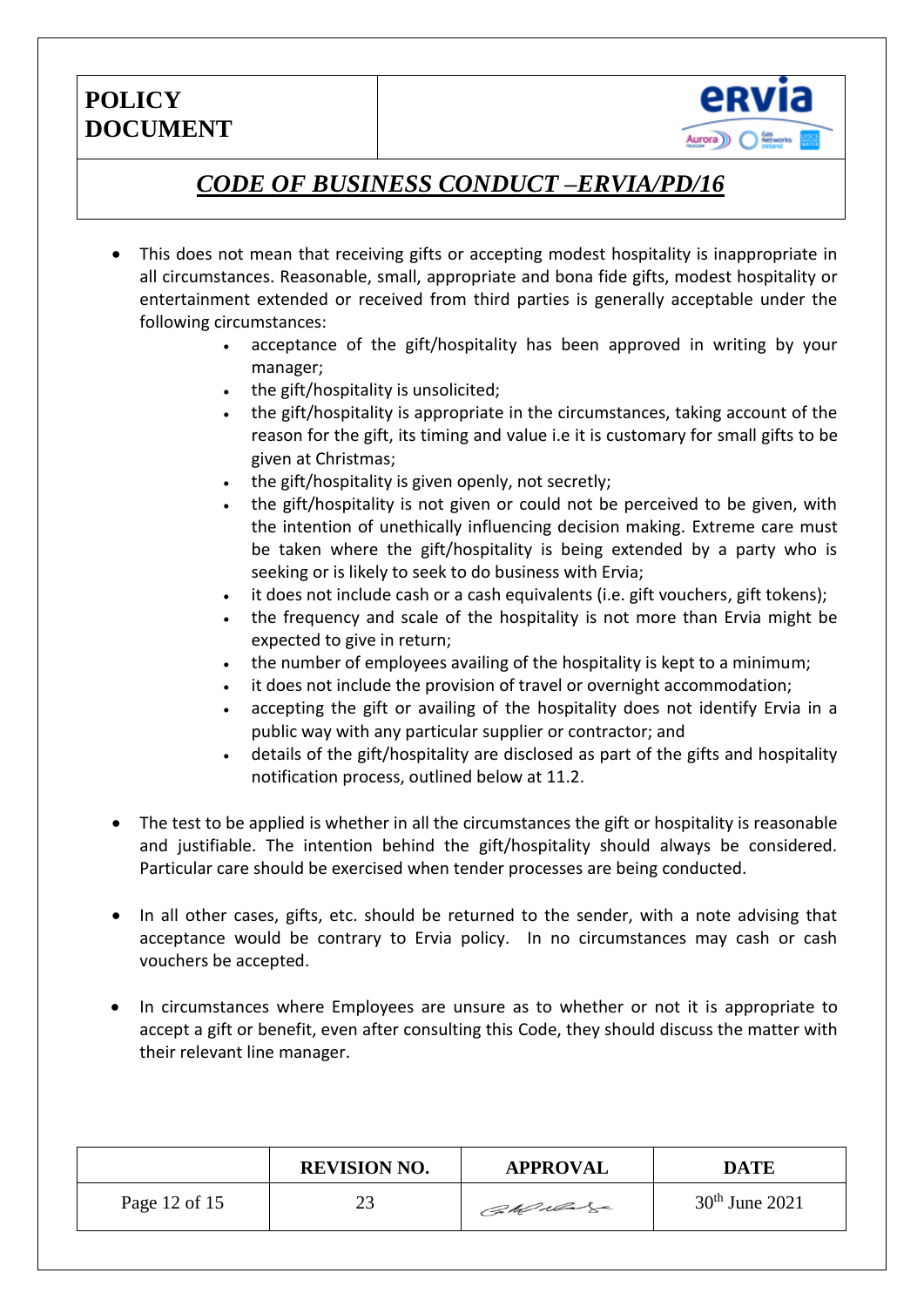

# *CODE OF BUSINESS CONDUCT –ERVIA/PD/16*

#### *11.2 Notification procedure for Employees of gifts/hospitality*

- On a quarterly basis all employees are required to provide details of all gifts/hospitality extended/accepted/declined by them.
- Employees who;

-accept gifts or hospitality in the period; or -decline gifts or hospitality in the period; or -extend gifts or hospitality in the period;

must ensure that the relevant details are captured in their line manager's quarterly return so that these can then be included in the relevant Executives quarterly return to the Chief Executive Officer. A confidential register of gifts and hospitality returns is maintained by the Company Secretary and periodically (no less than annually) reviewed by the Head of Internal Audit.

- The deliberate non-declaration of gifts or hospitality or other inducements may result in disciplinary proceedings.
- Low value hospitality items (tea/coffee/lunch) and gifts of small intrinsic value (e.g. calendars, diaries, pens) do not need to be recorded in the quarterly hospitality return. Industry events providing hospitality (excluding accommodation or travel) with the purpose of providing training and/or continuous professional development do not need to be recorded.

#### *11.3 Sponsorship*

 Sponsorship must never be solicited by an Employee from suppliers, contractors or other persons doing or seeking to do business with Ervia. Where sponsorship is offered it may be accepted only when expressly approved by the Group Chief Executive.

#### **12. RAISING CONCERNS**

 In urgent or sensitive situations where confidential advice is required by an Employee or where concerns arise which cannot be appropriately addressed through normal channels these should be directed to the Employee's line manager, where appropriate. However, if an Employee feels that this is not appropriate, concerns can be raised directly to the Group Chief Legal Officer. If neither of these options is appropriate or if an Employee does not wish to raise a concern directly to any particular person, then an Employee can email (anonymously or

|               | <b>REVISION NO.</b> | <b>APPROVAL</b> | DATE             |
|---------------|---------------------|-----------------|------------------|
| Page 13 of 15 | 23                  | Callado         | $30th$ June 2021 |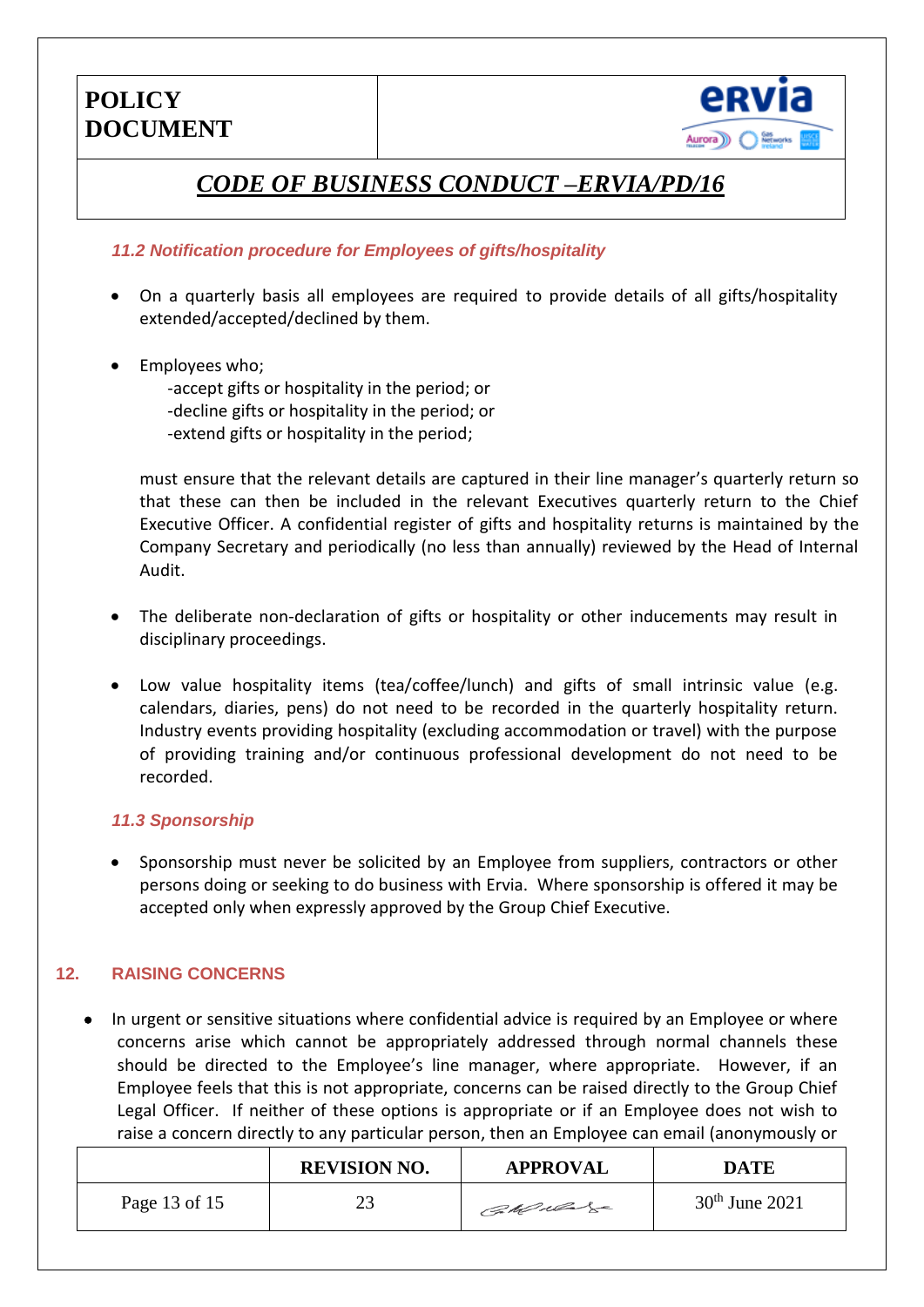

# *CODE OF BUSINESS CONDUCT –ERVIA/PD/16*

otherwise) a confidential email address or leave a message on a confidential voicemail; both options will be directed to the Group Chief Legal Officer and the Group Head of Internal Audit (as Anti-Fraud Champion). Details of these confidential communication options are outlined below. In circumstances regarding possible financial improprieties, concerns can alternatively be directed to the Chairman of the Audit and Risk Committee at the email address provided below.

The following are the contact details for raising concerns under this Policy:-

**Group Chief Legal Officer** Claire Madden Telephone: 021 - 4534205 Email: [claire.madden@ervia.ie](mailto:claire.madden@ervia.ie)

**Confidential email address (**directed to the Group Chief Legal Officer and the Group Head of Internal Audit) [Confidential@ervia.ie](mailto:Confidential@ervia.ie)

**Confidential voicemail (**directed to the Group Chief Legal Officer and the Group Head of Internal Audit) 01-8230333 (external) 30333 (internal)

#### **Chairman of the Audit and Risk Committee**

Email: [auditandriskchairman@ervia.ie](mailto:auditandriskchairman@ervia.ie)

- Ervia encourages Employees to raise any concerns internally and is committed to addressing these concerns while protecting the Employee(s) making the disclosure. In line with that commitment, an Employee who has concerns about any aspect of Ervia's activities is encouraged and expected to come forward and voice those concerns and may do so without fear of victimisation, subsequent discrimination or disadvantage as a result of the disclosure.
- Other, external, reporting channels may also be available as prescribed in sections 7 10 of the Protected Disclosures Act 2014 and the May 2012 "External Whistleblowing Policy" of the Northern Ireland Authority for Utility Regulation ("NIAUR"), based on the Public Interest Disclosure (NI) Order 1998. The NIAUR policy applies in respect of a business that is subject to regulation by NIAUR (at present GNI (UK) Limited) and relates to qualifying disclosures (including a criminal offence, a breach of a licence or other legal obligation, damage to the environment and an anti-competitive practice) which a person reasonably believes has or will occur or is occurring.

|               | <b>REVISION NO.</b> | <b>APPROVAL</b> | DATE             |
|---------------|---------------------|-----------------|------------------|
| Page 14 of 15 | 23                  | CaMulas         | $30th$ June 2021 |